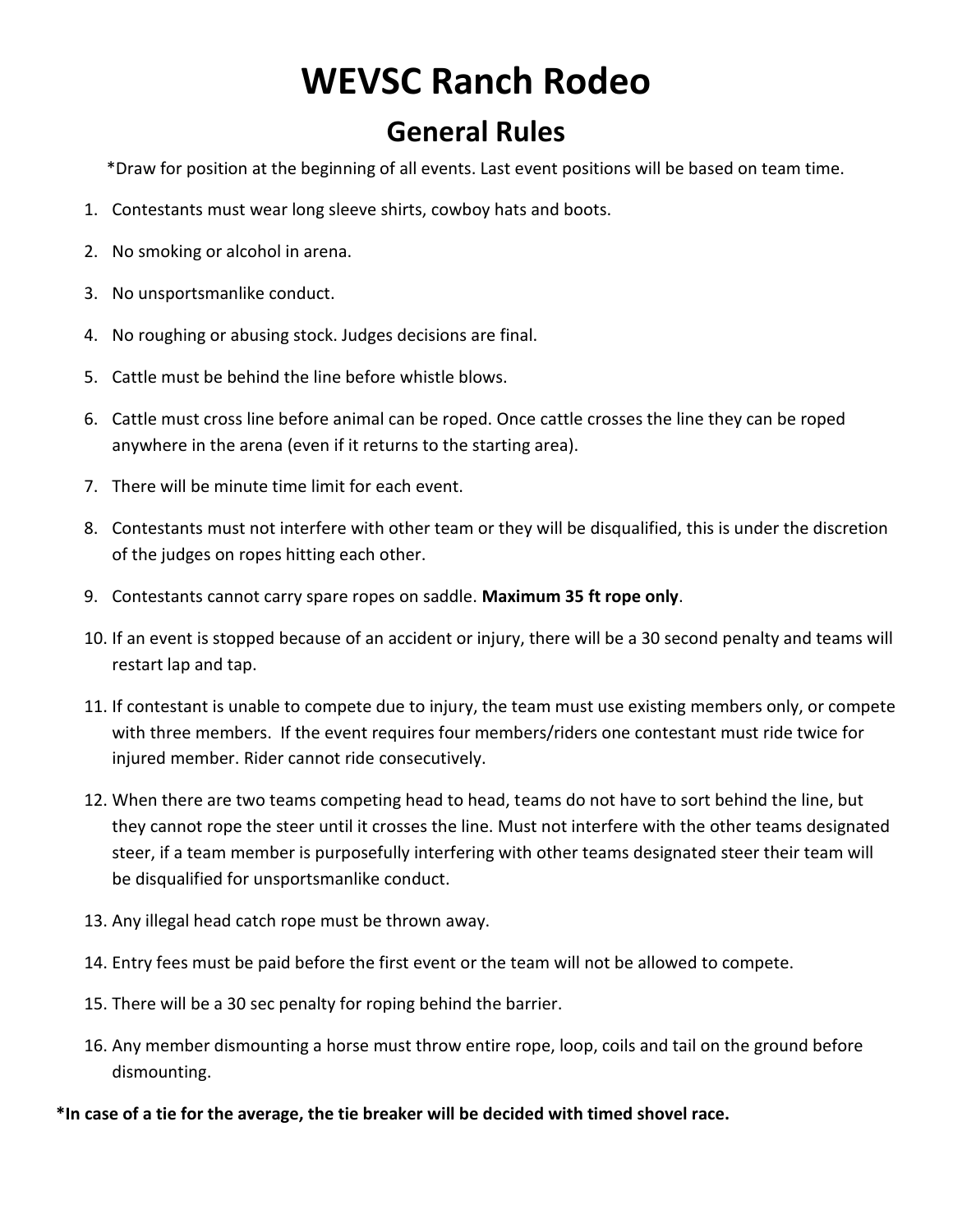## **WEVSC Kid Sled Race**

- 1. One team member will be mounted. One team member will be seated in the calf sled.
- 2. "Kid" is staked at opposite end of arena.
- 3. One judge will flag at starting point and one judge will flag once "kid" is staked properly by second group of participants.
- 4. Time limit will be 2 minutes
- 5. When the whistle is blown, the first team member will go to the "kid" with one team member riding and the other team member in calf sled.
- 6. The "kid" must ride with the seated member in the calf sled to the starting point, go around the barrel.
- 7. If rider drops rope, rider must dismount and retrieve the rope then remount.
- 8. If the "kid" gets away the rider must stop and the other team member must retrieve the "kid"; once the member retrieves and is seated again in the calf sled with the "kid" then the rider may go again.
- 9. Time will stop after "kid" is returned to stake by second set of participants and "kid" is staked properly, and judge drops flag.

**\*\* Depending on conditions of the arena, judges may decide to have two riders at the same time pulling the calf sled.**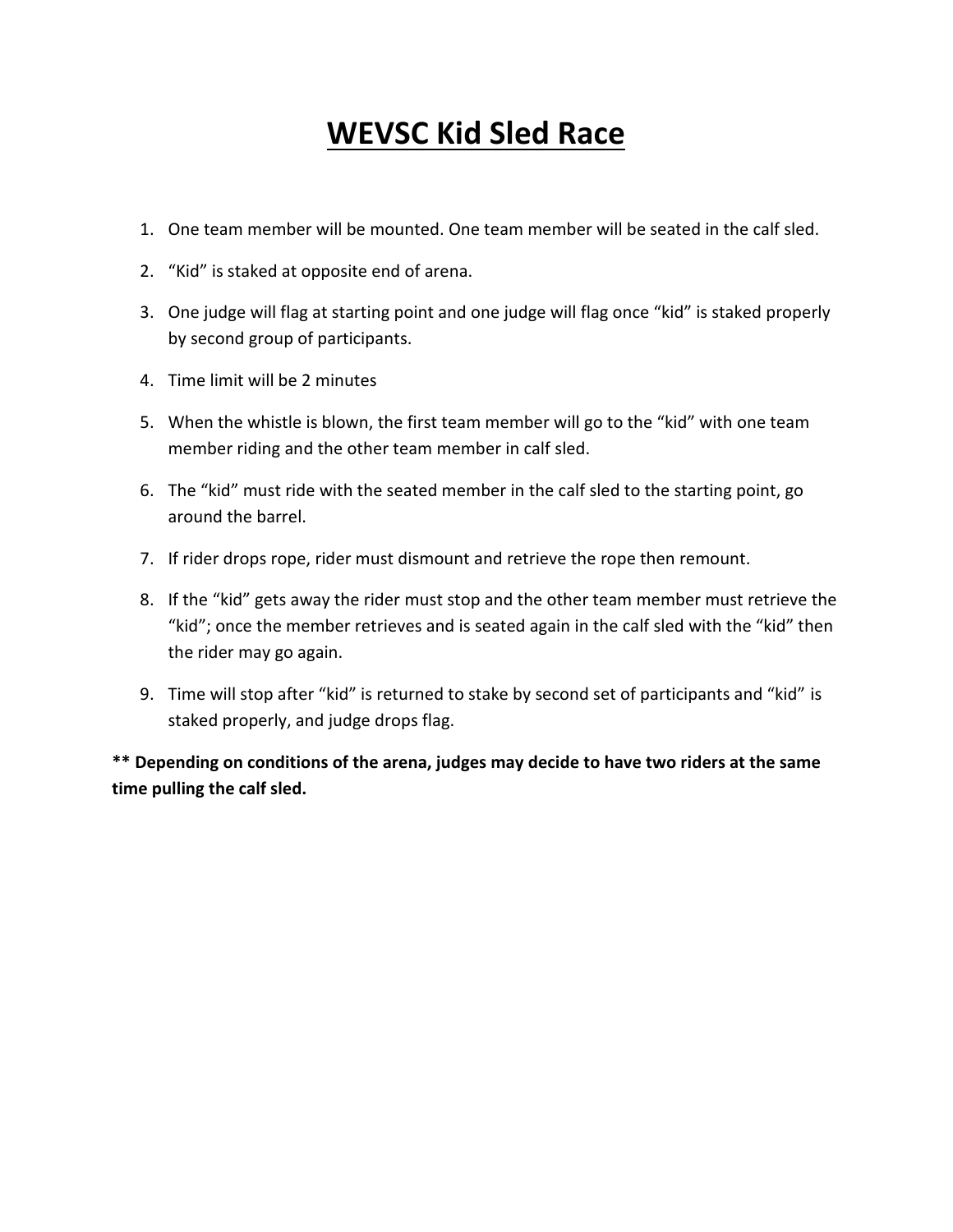### **WEVSC Rescue Race**

- 1. This event will have 2 contestants.
- 2. All team members must be mounted for this event.
- 3. The starting horsemen will ride down to the other end of the arena to rescue the cooler. Each rider grabbing the rope or handle.
- 4. The two riders must try to ride simultaneously to the other end of the arena, go around the barrel at start line and return cooler to barrel at starting end.
- 5. Race for home
- 6. Time ends when they cross the line
- 7. If the cooler is dropped from either or both riders, the team must make their best effort to regain control of the cooler, however will acquire a 30 sec penalty for dropping the cooler. No help allowed.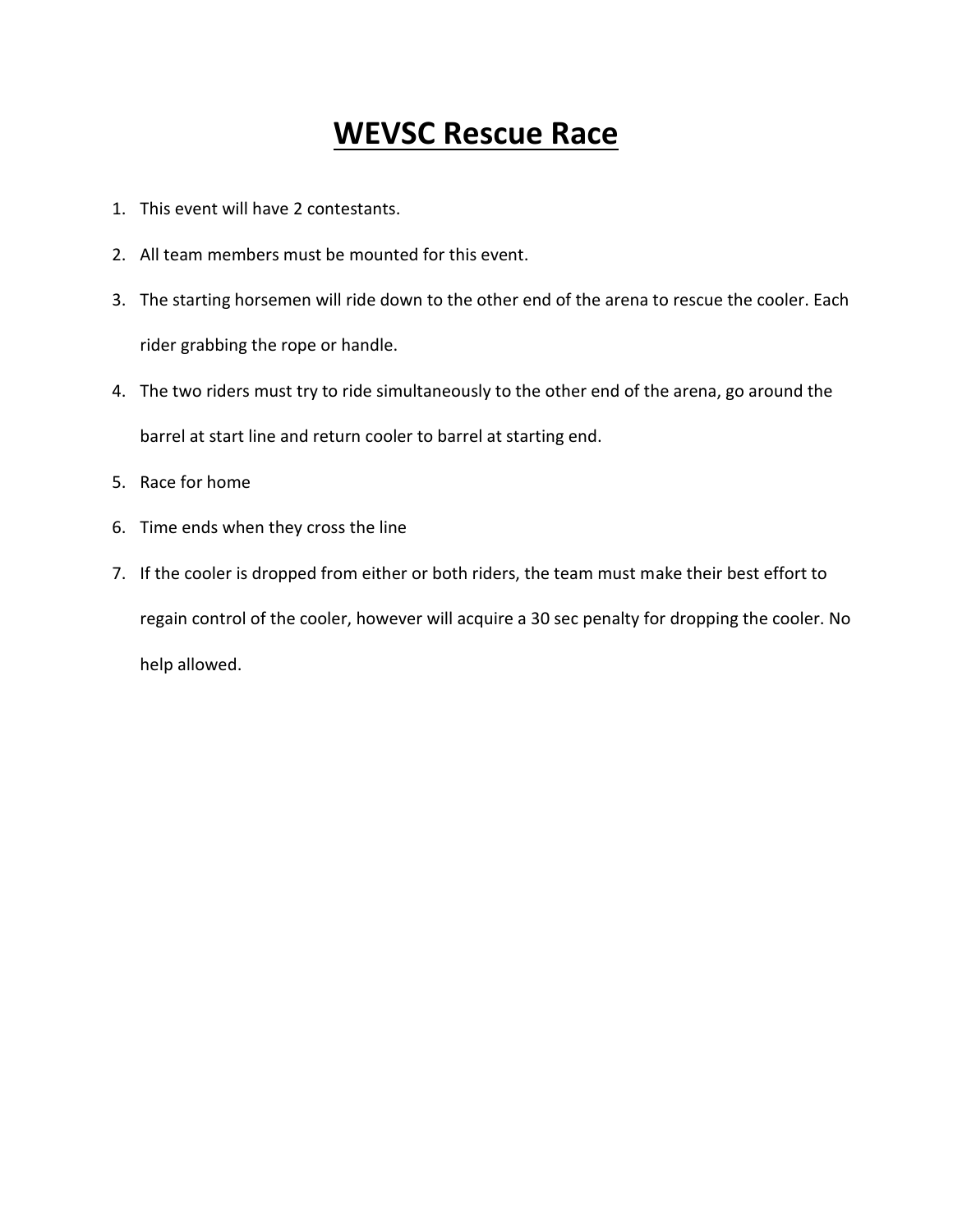## **WEVSC Team Sorting**

\*Teams of two.

- 1. Team along with outriders will pen cattle.
- 2. Time starts when chain is unlatched and pulled on the sorting panel.
- 3. Teams will have designated panel to sort out of.
- 4. Teams will sort cattle off the calves
- 5. 30 second penalty for each calf that escapes pen
- 6. Sort off foot or horseback
- 7. Flags or sorting sticks are allowed
- 8. Time ends when Panel is shut and one chain is latched.